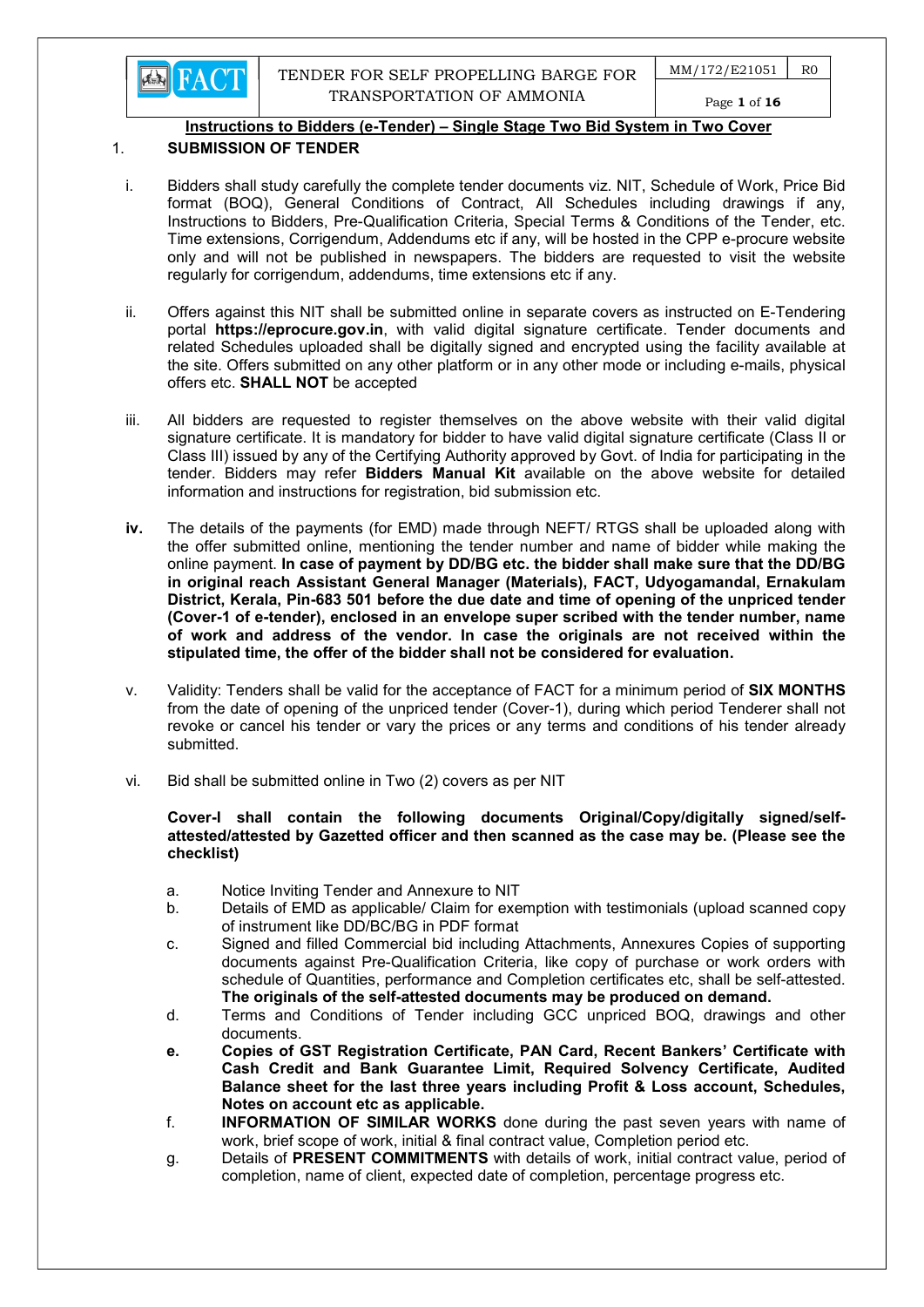

- h. Details of **CONSTRUCTION PLANT AND EQUIPMENT** available with him for using in this work.
- i. **SITE ORGANIZATION CHART** in "FAMILY TREE" form, showing the number and grades of field supervisory, administrative and craft personnel to be employed in the works.
- j. Resumes of all proposed KEY PERSONNEL of the organization to be associated with the work, detailing their qualifications and experience over the past 10 years.
- k. PROGRAMME OF EXECUTION OF WORKS with respect to OWNER'S Requirement in BAR CHART or PERT FORM highlighting all-important milestones.
- l. Compliance Statement with respect to Technical aspects, General Terms and conditions, Special conditions, Safety Rules etc
- m. Document showing deviations, if any, in case the bidder is not complying fully with the tender conditions as above. Scanned copy of a signed document, stating the deviations against clauses applicable, shall be uploaded in the case of non-compliance.

# Cover II - Only BOQ shall be uploaded in this cover

- a) Price Bid i.e. BOQ attached to the e-tender shall be uploaded after filling all relevant information such as, name of the bidder, basic price and GST in relevant fields.
- b) GST details shall be quoted separately in the column provided in BOQ
- c) The Priced BOQ shall be uploaded strictly in the format (Excel) attached, failing which the offer is liable to be rejected. Renaming or changing the format of BOQ sheet will not be accepted by the System.
- d) Bidders shall quote prices in the BOQ only. Prices indicated elsewhere shall not be considered.

# Note: Bidder is requested not to send/submit any hard copy of price bid.

- vii. Bidders are advised to submit quotation based on the terms and conditions and other schedules contained in this tender document and not stipulate any deviations as far as possible.
- viii. Any exception/ deviations, which the bidder may propose, shall accompany the quotation. FACT reserves the right to evaluate quotations containing deviations after taking into account impact of such variations in quoted price. All attachments to these tender documents as applicable will become part of any resulting contract.
- ix. Bidders are advised to complete all uploading formalities related to tenders well in advance. FACT shall not be responsible for non-submission/ uploading due to technical reasons, like nonavailability of website in the closing minutes of the tender end date and time. Care shall be taken to submit the hard copy of Cover-1 as mentioned in (iv) above with original EMD & Solvency documents and Integrity pact as per clause 18.0 below, well before the due date and time of Part-1 tender.
- x. In the tender document published by FACT, the content in its entirety is relevant and the bidder shall give the compliance without deleting or altering any of the portion in the whole set of Tender Document. Failure to comply with this requirement may result in rejection of the tender.
- xi. Completeness of scope of work: Tenders shall be for the complete scope of work as described in the Tender Document, without any exclusion. Only those tenders who meet this requirement will be considered for award of the Contract.
- xii. The Tenderer is responsible for properly estimating the difficulty and cost of the work. The Tenderer may request and obtain from all concerned sources/ authorities the clarification of items that require additional definition prior to submitting the proposal. Questions on clarifications required from FACT shall be submitted thru' email.
- xiii. The Tenderer may visit the job site and acquaint himself fully of the site conditions. The Tenderer shall also satisfy himself about the availability of labour, likely labour demands, problems of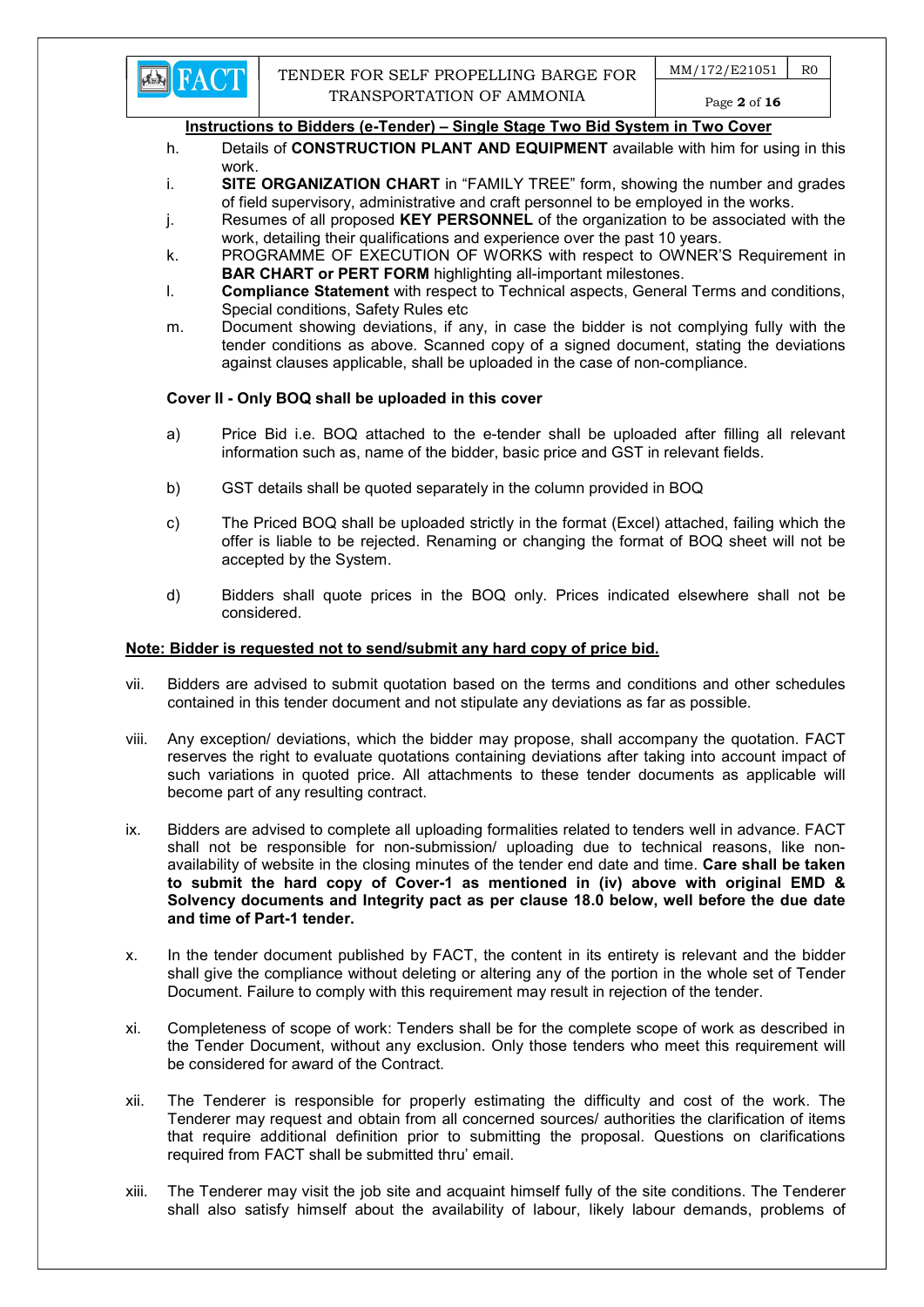

weather conditions, infra structural facilities, availability of construction materials etc. No claims whatsoever will be entertained on the plea of ignorance or difficulties involved in the execution of work or carriage of materials on account of the site conditions.

- xiv. The Tenderer shall bear all costs associated with the preparation and submission of his tender and further clarifications as needed including participation in discussions at FACT/FEDO, and FACT/FEDO shall in no case be responsible or liable for such costs regardless of the outcome of the tender evaluation.
- xv. Amendments to the tender documents may be issued by FACT/FEDO prior to the date of submission of tenders for the purpose of clarification and/ or reflecting modifications in the requirements in the tender, which shall be complied with by the tenderer. Such amendments to the tender documents, if any, shall be uploaded at https://eprocure.gov.in only, prior to the date of submission of tenders.
- xvi. Unit prices shall be quoted for all items (In Indian Rupees only), except for items where lump-sum rates are specifically sought. In case of tender for sale or disposing of material by company, highest price will be considered.
- xvii. FACT/FEDO shall proceed with evaluation of the Pre-qualification / or Technical & Commercial documents based on documents as received with each tender and shall not be obliged to call for any missing documents. Bidders are requested, in their own interest, to ensure that their tenders are complete in all respects containing all requested documents and those who do not comply with this requirement would be doing so at their risk. Also closely verify the checklist for the uploaded documents and confirm whether all requested documents are uploaded.
- xviii. FACT/FEDO reserves the right to extend the closing date of the bid without giving any reasons, which shall be published in https://eprocure.gov.in.
- xix. In case information, if any given by the bidder, is found to be untrue, FACT/FEDO reserves the right to terminate the contract without any notice or assigning any reason thereof.
- xx. Any intimation to contractors will normally be sent by e-mail at their address given in their bid. FACT/FEDO will not be responsible for delay in delivery of mail or non-receipt of intimation due to any reason.
- xxi. The quotations shall be submitted in English Language and the units of measurement shall be in metric system.

#### 2. EARNEST MONEY DEPOSIT :

- i. EMD may be remitted through NEFT/ RTGS to the account as given below or shall be submitted in the form of Demand Draft from a Nationalized/Scheduled Bank in INDIA drawn in favour of FACT payable at Udyogamandal or shall be in the form of Bank Guarantee. (Form of BG attached). The details of the remittance of EMD such as UTR No./ DD No. as applicable shall be uploaded along with the tender document. If payment of EMD is made by DD/ Bank Guarantee, ORIGINAL document is to be submitted at the office of AGM (Materials), FACT before the due date and time of opening of TECHNICAL BID, super scribing the tender number, name of the work and name of the bidder on the envelope containing the document.
- ii. Account details for remittance of EMD through NEFT/ RTGS are as given below.

| Name of A/c Holder | ÷ | Fertilisers And Chemicals Travancore Ltd. |
|--------------------|---|-------------------------------------------|
| Account Type       | ÷ | Cash Credit                               |
| Account No         | ÷ | 57017844467                               |
| <b>IFS CODE</b>    | ÷ | SBIN0070158                               |
| Name of Bank       | ٠ | State Bank of India                       |
| <b>Branch</b>      | ÷ | Udyogamandal                              |
| <b>District</b>    | ÷ | Ernakulam                                 |
| State              |   | Kerala                                    |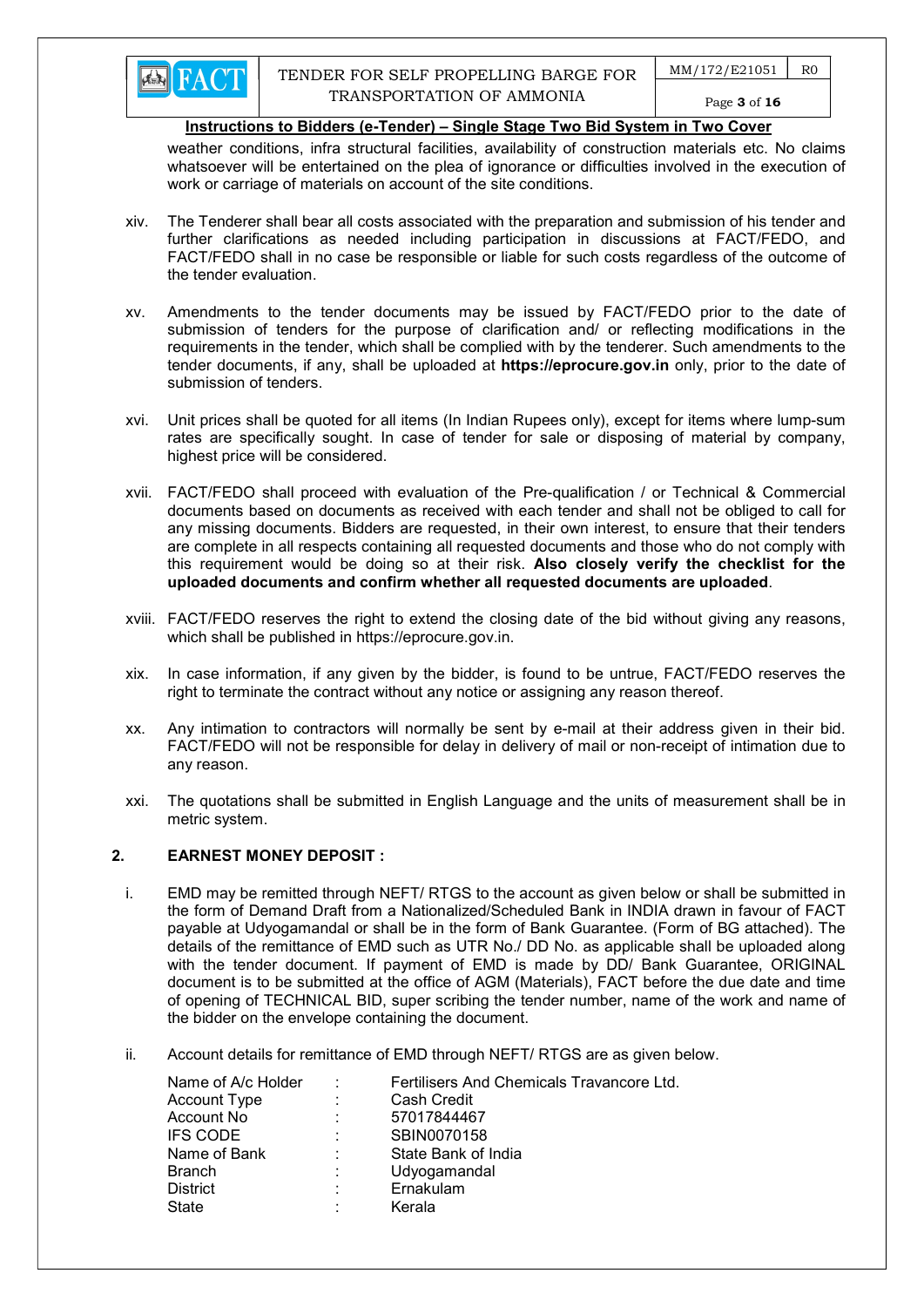The bidder shall indicate the name of the bidder and tender number while making the online payment through NEFT/ RTGS and the details of the payment with UTR No shall be uploaded along with the offer submitted online

The Earnest Money Deposit accompanying the tender, if in the form of Bank Guarantee, shall be kept valid up to a period of ONE MONTH beyond the validity of tender itself. (For minimum 7 Months). The successful Tenderer shall keep the EMD valid up to the date of entering into a formal contract with FACT and establishing the Performance Bond.

- iii. Bids without EMD shall be rejected. EMD and document fee is exempted for Micro, Small and Medium Enterprises (MSME) having a valid certificate of registration/Udyog Aadhar issued by the National Small Industries Corporation/Govt. of India. Copy of the certificate shall be provided/uploaded along with the bid to avail exemption. EMD and document fee is exempted for government departments/PSUs/Khadi Board/registered labour contract cooperative societies also.
- iv. No interest shall be paid on the EMD.
- v. If the bidder retracts from or without request of FACT, revises his bid within the validity period of the bid, the EMD shall be liable to be forfeited without prejudice to FACT's other rights to claim damages.
- vi. In case the bidder whose bid is accepted, fails to deposit the prescribed Security Deposit or fails to execute the agreement or fails to commence the execution of the work within the specified time, the contract issued to him is liable to be cancelled and the Earnest Money already deposited by the contractor shall be forfeited without any further reference to the contractor and alternative arrangements made at the risk and cost of the Contractor.
- vii. On the successful tenderer remitting the Security Deposit, EMD of all unsuccessful bidders will be released. The EMD of the successful Bidder will be adjusted against Security Deposit or will be released, if the bidder wishes so, upon entering into an agreement and providing the Performance Bond.
- viii. BANK GUARANTEES: All Bank guarantees shall be submitted as per the relevant formats attached and shall be issued/confirmed by a Nationalised / Scheduled bank in India.

#### 3. VALIDITY

The bid shall be valid for a period of **Six Months** or for any higher period as prescribed in the tender notice / documents from the date of opening of bids during which period Tenderer shall not revoke or cancel his tender or vary the prices or any terms and conditions of his tender already submitted. The tender / bid submitted is liable to be disqualified and the EMD furnished is liable to be forfeited, in case of non adherence.

#### 4. PRICING

- i. The quotations shall, in all respects, conform with the enclosed specifications, drawings, data sheets, terms & conditions and other schedules enclosed herein.
- ii. The unit rate quoted will form the basis of compensation even if the scope of work is altered or vary within the stipulated completion period.
- iii. Bidders are requested to quote firm prices / rates valid through the completion period and no escalation in prices / rates whatsoever will be permitted. In case Bidder modifies his rates / prices before placement of order, his offer is likely to be disqualified & EMD forfeited.

## 5. EVALUATION OF QUOTATIONS

i. The following conditions shall be considered in the evaluation of quotations: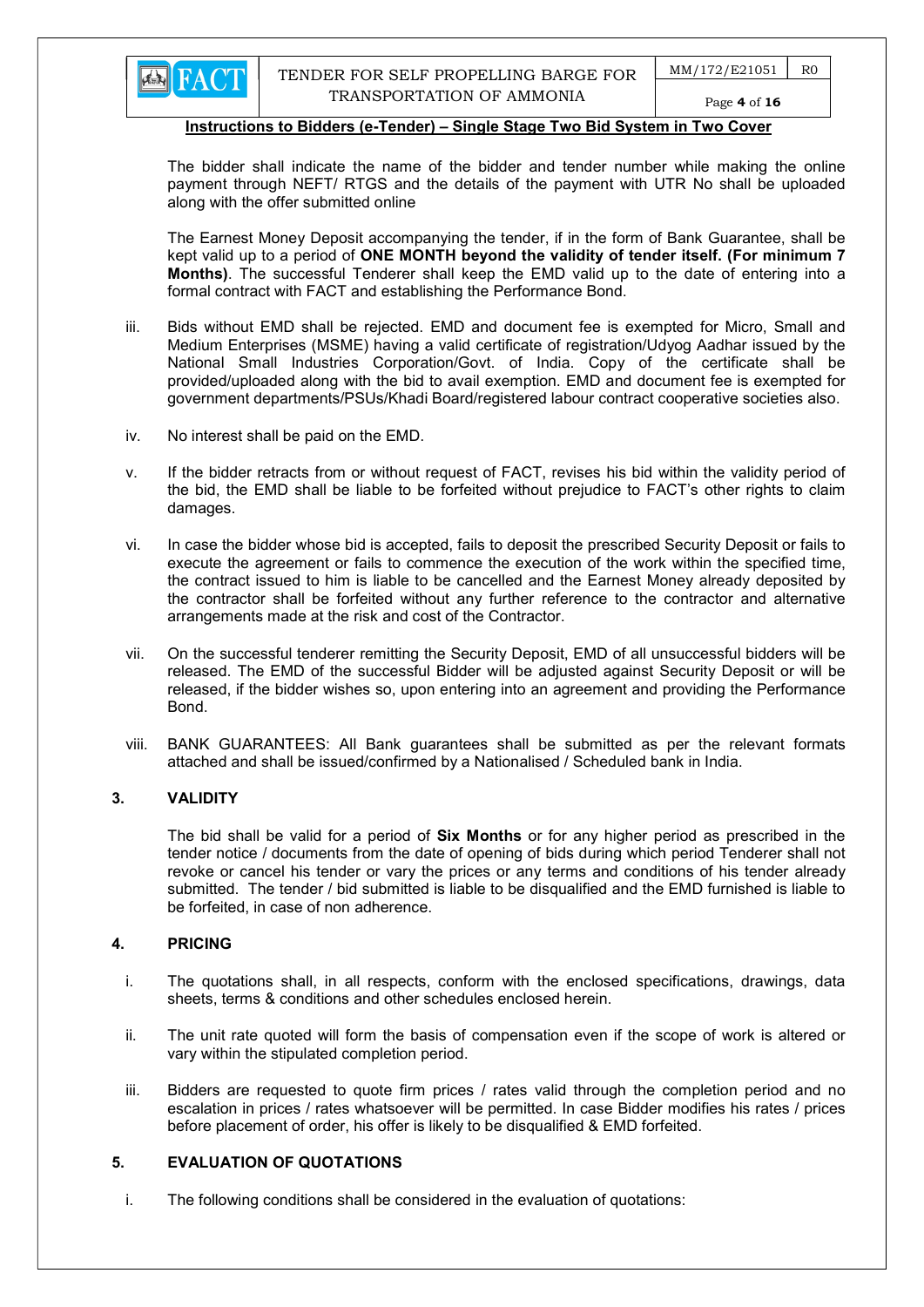- a. Agreement with terms and conditions and schedules of Tender document
- b. Price
- c. Delivery / Completion period
- d. Experience with the same or similar works for the intended services
- e. Bidder's resources (Finance, man-power, plants & equipments) under possession for satisfactory execution of WORK.
- ii. Bidders are expected not to take any deviations from the terms indicated in the tender documents. For bid evaluation, FACT/FEDO shall make Price loadings to the quoted prices of Tenderer towards deviations in terms & conditions of the tender as follows.
	- a. Payment Terms : No advance payment is acceptable. In case of earlier payments than the stipulated payment schedule, the same shall be loaded with SBI PLR Rate (as on date of Part A bid opening) for the period & amount of earlier payment.
	- b. Price Reduction Clause
		- 1. As per Tender(0.5% per each week or part there of delay sub.to a max.10 %): Nil loading
		- 2. 0.5% per week or part thereof to a capped value :% loading for the difference from 10%.
		- 3. Any other deviation or non acceptance: 10% loading.
	- c. No deviation in Security Deposit & Performance Guarantee terms are acceptable.
- iii. Bids from bidders, against whom any criminal case, enquiry or investigation/ report by authorities like Vigilance, CBI etc., are pending in relation with FACT or bidders who are defaulting Contractors of FACT, shall be disqualified and rejected.
- iv. FACT/FEDO reserves the right to reject any or all bids without assigning any reasons whatsoever, and/ or based on the past unsatisfactory performance by bidders at FACT/ other PSEs / Govt. Departments. The opinion of FACT/FEDO regarding the same shall be final and conclusive. The work may be split up if considered expedient.
- v. In case more than one bidder becomes L1, the contract will be finalized based on revised lowest tendered amount, which will be obtained from the L1 bidders.
- vi. FACT/FEDO reserves the right to negotiate with the lowest bidder only as per CVC guidelines.
- vii. FACT/FEDO shall, at its own discretion, delete any one or more item of works from the tender at any time without assigning any reason whatsoever.

## 6. BID OPENING

- i) Part-I, Technical bids of all bidders who submit their Bids as per the instructions by the due date and time as above and which are in conformity with the Enquiry instructions shall be opened online, on the specified bid opening date & time.
- ii) Part-II Price bids of bidders whose Part-I bids are found acceptable based on prequalification and techno-commercial evaluation only will be opened on a subsequent date. The Price bid opening date/time will be intimated to the bidders concerned.

## 7. CLARIFICATIONS

In case any clarifications are required, the bidder shall contact FACT thru' e-mail. FACT shall give such clarifications by e-mail. All clarifications provided shall be binding on bidder. No claim shall be entertained subsequently on the grounds of insufficient knowledge at the time of submission of tender. All clarifications/ correspondences with respect to this tender enquiry shall be made to the AGM (Materials) FACT as per NIT.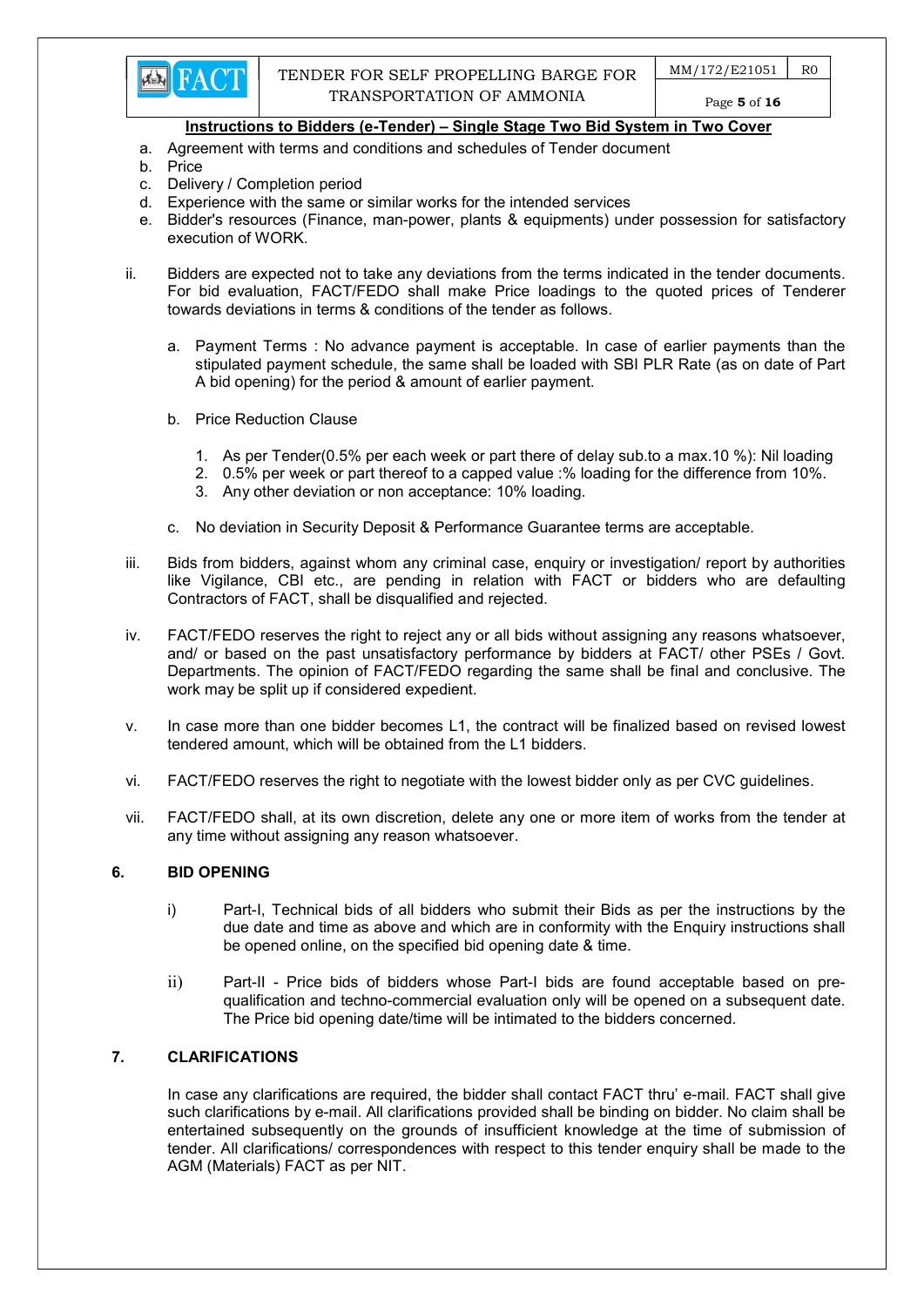

 $MM/172/E21051$  RO Page 6 of 16

## Instructions to Bidders (e-Tender) – Single Stage Two Bid System in Two Cover

## 8. AUTHORISED REPRESENTATIVE OF TENDERER

The quotation shall contain the name, address, place of business of person or persons making the tender and shall be signed by tenderer with his digital signature. Partnership firms shall furnish the full name of all the partners in the offer. It shall be signed in the partnership's name by all the partners or by duly authorised representative followed by the name and designation of the person signing. A copy of constitution of the firm with names of all partners shall be furnished. Online Quotation by a Corporation shall be signed by an authorised representative and a Power of Attorney in that behalf shall accompany the quotation.

## 9. AWARD OF CONTRACT

Contract will be awarded by FACT/FEDO the tenderer whose tender has been determined to be in agreement with terms and conditions and schedules of Tender document and who has offered the lowest evaluated price provided that the Tenderer so selected for award has the capacity and resources to carry out the contract as judged by FACT/FEDO. Notwithstanding the above, FACT/FEDO reserves the exclusive right to accept or reject any or all tenders without any obligation or liability whatsoever to any of the tenderer.

## 10. ACCEPTANCE OF TENDER AND ISSUE OF LOI/ WORK ORDER

The acceptance of the bid will be intimated to the successful bidder, who will be called CONTRACTOR thereafter, through a Letter of Intent (LOI) or a Work Order. If an LOI is issued first, this will be followed by a Work Order. The duplicate copy of the Work Order will have to be returned to FACT/FEDO duly signed on all pages as token of acceptance of the Work Order. Within 15 Days from the receipt of LOI/ Work Order whichever is issued first, the CONTRACTOR shall remit the required Security Deposit for the Work. Also as prescribed in the LOI/ Work Order/ tender documents, the Contractor shall execute an agreement in stamp paper(INR 500) of the required value as per the Proforma prescribed by FACT for the satisfactory performance of the contract. In case the CONTRACTOR fails to accept the Work Order or fails to deposit the prescribed Security Deposit or fails to execute the Agreement or fails to commence the execution of the work within the time specified in the LOI/ Work Order/ Work to Proceed Notice, the LOI/ Work Order issued will be cancelled and the EMD already deposited by the Contractor shall be forfeited without any further reference to the Contractor and alternative arrangements shall be made at the risk and cost of the Contractor. The contractor whose EMD is forfeited is liable for delisting from FACT and also shall not be eligible to participate in the other tenders invited by the company at the sole discretion of FACT. Incomplete quotations are liable to be rejected.

## 11. SECURITY DEPOSIT

The successful bidder (Contractor) shall be required to furnish an interest free Security Deposit (SD) equivalent to 10% of the contract value as per mode prescribed in the tender document/work (However if the amount exceeds Rs. 10,000/- Bank guarantee from a Nationalized / Scheduled Bank in INDIA is also accepted as SD).

## 12. FRAUD PREVENTION POLICY

Bidders shall comply with Fraud Prevention Policy of FACT 2012 (FPPF 2012). The said Policy is available in FACT Website www.fact.co.in

## 13. FACT GATE ENTRY PASS:

Entry pass to the contract workers will be issued by CISF. For entry pass, the contractor shall submit an application to CISF through work-executing department and HR department. The following documents shall be submitted along with the request.

- a. Copy of age proof
- b. Police clearance certificate
- c. Copy of bank passbook
- d. Copy of Aadhaar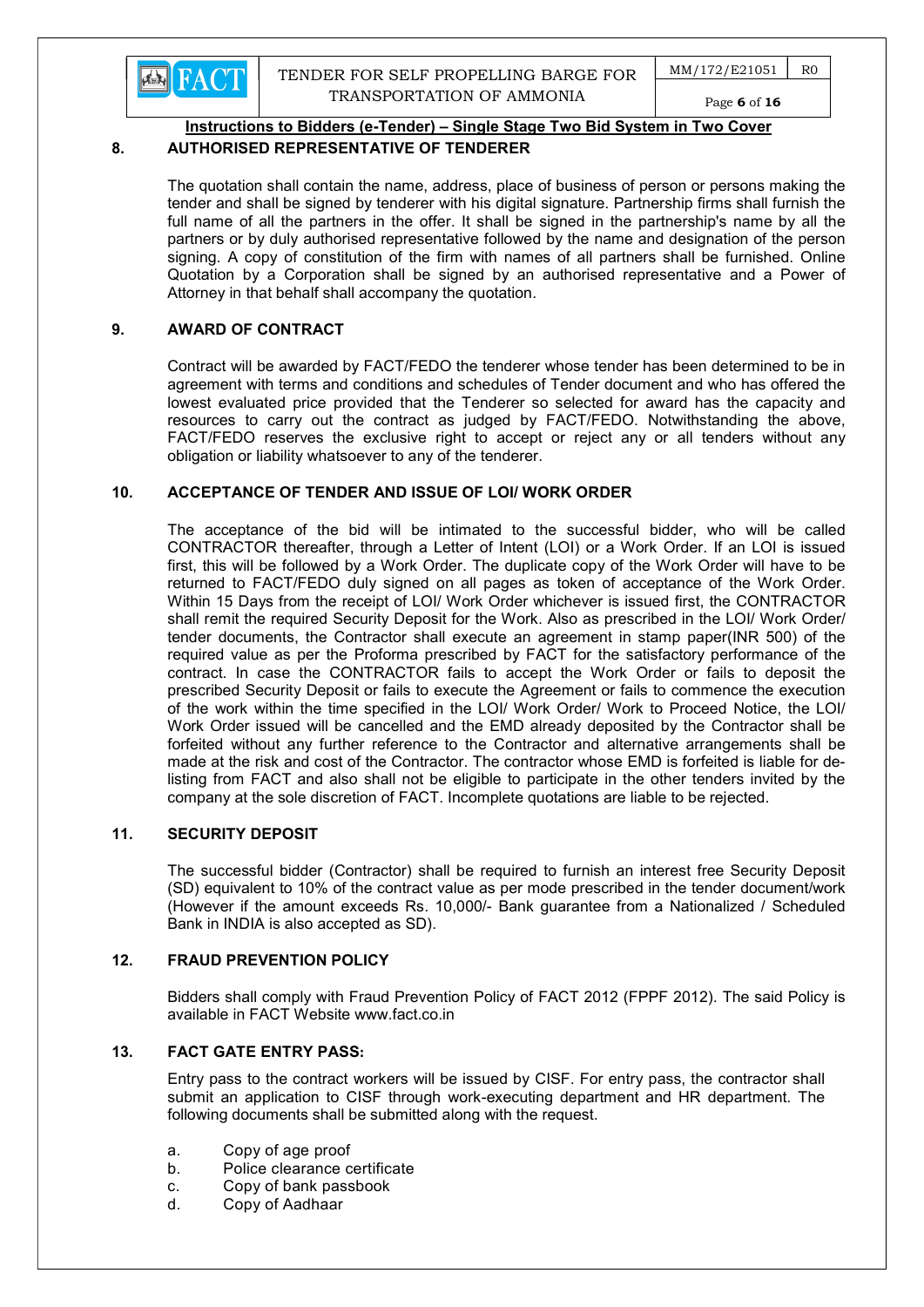

Page 7 of 16

## Instructions to Bidders (e-Tender) – Single Stage Two Bid System in Two Cover

- e. Two copies of passport size photographs
- f. Duly filled application for ESI and PF enrolment (for new members)

## 14. CHANGE IN CONSTITUTION

Any change in constitution of Contractor's firm shall be done only with prior information to FACT.

## 15 WAGES TO CONTRACTOR WORKERS:

The Contractor shall pay the wages to the workers only through banks. Proof of bank remittance certified by banks is to be submitted along with the wage roll to the work-executing department before 5 th of every month. A copy of the same proof of bank remittance is also to be attached along with the bills to Finance Department

#### 16 DISPUTES

- a) Should there be any discrepancy, inconsistency, error or omissions in the contract or any of the contract documents the matter may be referred to the concerned Controlling Officer of FACT through the Engineer-in-charge who shall give his decision and issue to the contractor instructions directing in what manner the work is to be carried out. The decision of the Controlling Officer shall be final and conclusive and the contractor shall carry out the work in accordance with his decision.
- b) This contract shall be subject to and shall in all respects be governed by Indian law. If any dispute(s) arises out of or in connection with this contract, or in respect of any defined legal relationship associated therewith or derived there from, the unresolved dispute(s) shall be referred to arbitration in accordance with the provisions of the Arbitration and Conciliation Act, 1996, as amended from time to time. The number of Arbitrator shall be one and the language of the arbitration proceedings shall be English. The place of arbitration proceedings shall be Ernakulam in Kerala.
- c) Any legal proceedings relating to this contract shall be limited to courts of law under the jurisdiction of the Kerala High Court at Ernakulam.

### 17.0 MAKE IN INDIA

- 17.1 Purchase preference shall be given to local suppliers in the manner specified in the latest Revision of Public Procurement (Preference to Make in India) Order 2017, and amendments thereto, subject to orders issued by Deptt. of Fertilisers, Govt. of India.
- 17.2 For the purpose of extending purchase preference, the minimum local content shall be 50% and margin of purchase preference shall be 20%, as defined in the above Orders, unless specified otherwise in the Enquiry.
- 17.3 To claim benefits under Make in India Order, the bidder shall provide self-certification or such other certificate(s) as prescribed in the Order, as applicable, that the item offered meets the minimum local content and shall give details of the location(s) at which the local value addition is made.

#### 18.0 INTEGRITY PACT(IP)

The bidders shall sign and submit an "Integrity Pact (IP)" to be executed between the bidder and Fertilisers and Chemicals Travancore Ltd. along with the bid as per attached format. IP shall be implemented through the following Independent External Monitor (IEM) for the bid.

> Mr. P.K. Vijayakumar, IRS (Retd), Madhavam, Vaniyan Lane, Punkunnam P.O, Thrissur – 680002 Mobile: 8547381122 Telephone: 0487-2381123 E-mail address: vkmenon78@gmail.com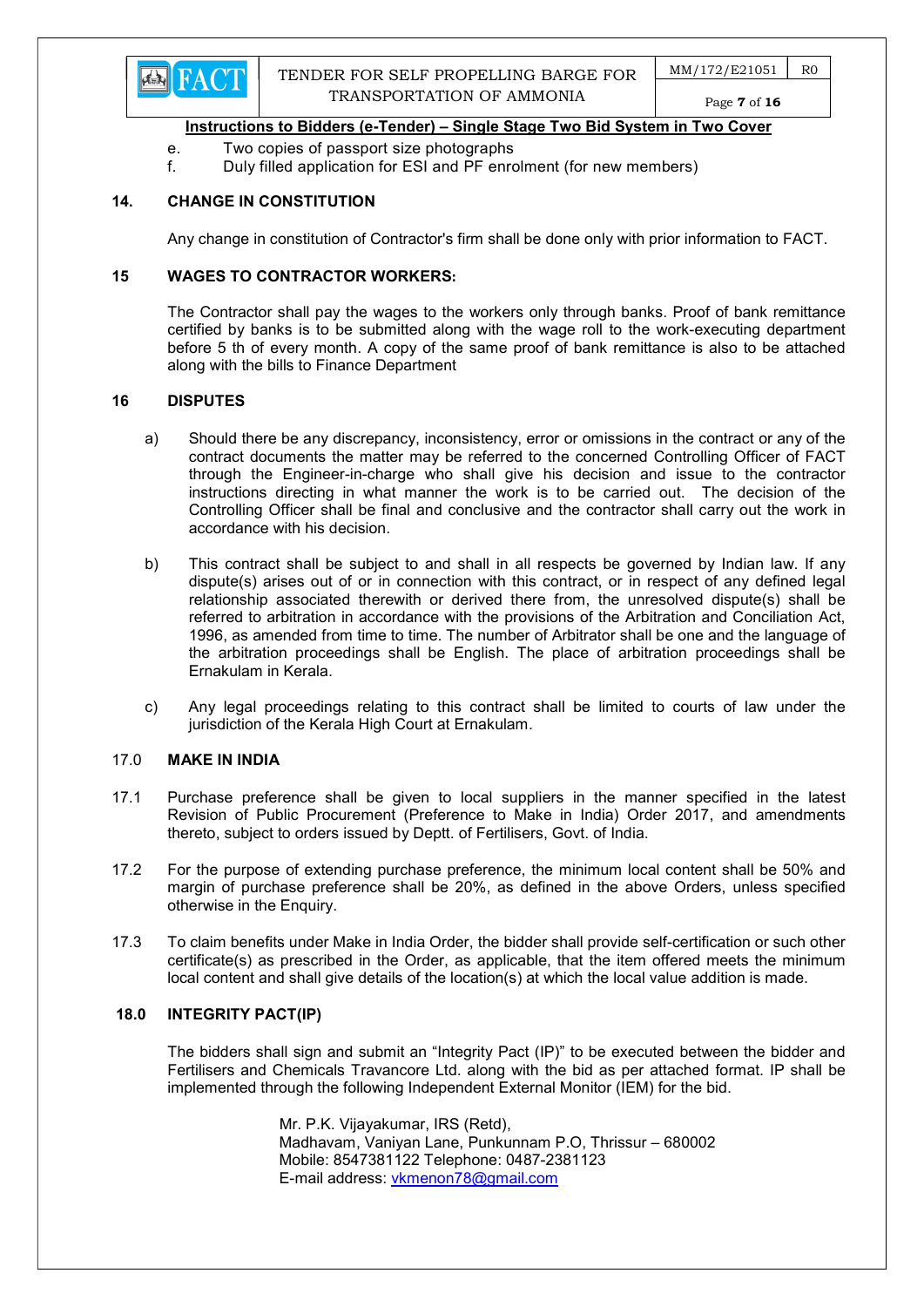

#### 19.0 CONCESSIONAL RATE OF CUSTOMS DUTY:-

- 19.1 Being a project for setting up of a new fertilizer plant, owner is entitled to Customs Duty Concession at 5% as per Notification issued by Department of Revenue, Ministry of Finance, in exercise of powers conferred by Sub Section 1, Section 25 of the Customs Act 1962 and subsection 12 of section 3 of Customs Tariff Act 1975. It is the responsibility of the contractor to make necessary arrangement, support, assistance to avail the said Customs Duty concession and pass the benefit to the owner in all imported goods / items on which the said benefit is available.
- 19.2 "It is the responsibility of the contractor to get all the applicable benefits of deemed export available to the project, as per prevailing Foreign Trade Policy. The contractor shall submit the details of benefits considered in the bid and also inform the details of documents to be submitted by the owner for availing all these benefits to the project."
- 20.0 IMPORTANT : Before Price bid opening, the Bidders shall be required to give PRICE BREAK UP IN % OF TOTAL PRICE FOR the SUPPLY of IMPORTED MATERIALS in the following format.

 Details of each imported materials required for Barge and associated Facilities complete in all respects including Spares shall be furnished.

| Item Description | % of price<br>quoted | Basic<br>Customs<br>Duty(BCD) | Social<br>welfare cess   Customs<br>on BCD | <b>IGST</b><br><b>on</b><br>duty | Any other charge*<br>in % of quote |
|------------------|----------------------|-------------------------------|--------------------------------------------|----------------------------------|------------------------------------|

(\* Please give details on any other charge if any)

 The above breakup shall be considered for deducting / passing on benefit to FACT in case of Import is on concessionary customs duty/ deemed export.

#### 21.0 NOTE

Whenever any portion of the "Special Conditions of Contract" or "Notice Inviting Tender" (NIT) is repugnant to or at variance with any provision of this document "Instructions to Bidders", the respective provisions of "Special Conditions of Contract" or "Notice Inviting Tender" (NIT) shall prevail. Similarly whenever any portion of the "General Conditions of Contract" is repugnant to or at variance with any provision of this document "Instructions to Bidders", the respective provisions of "Instructions to Bidders" shall prevail.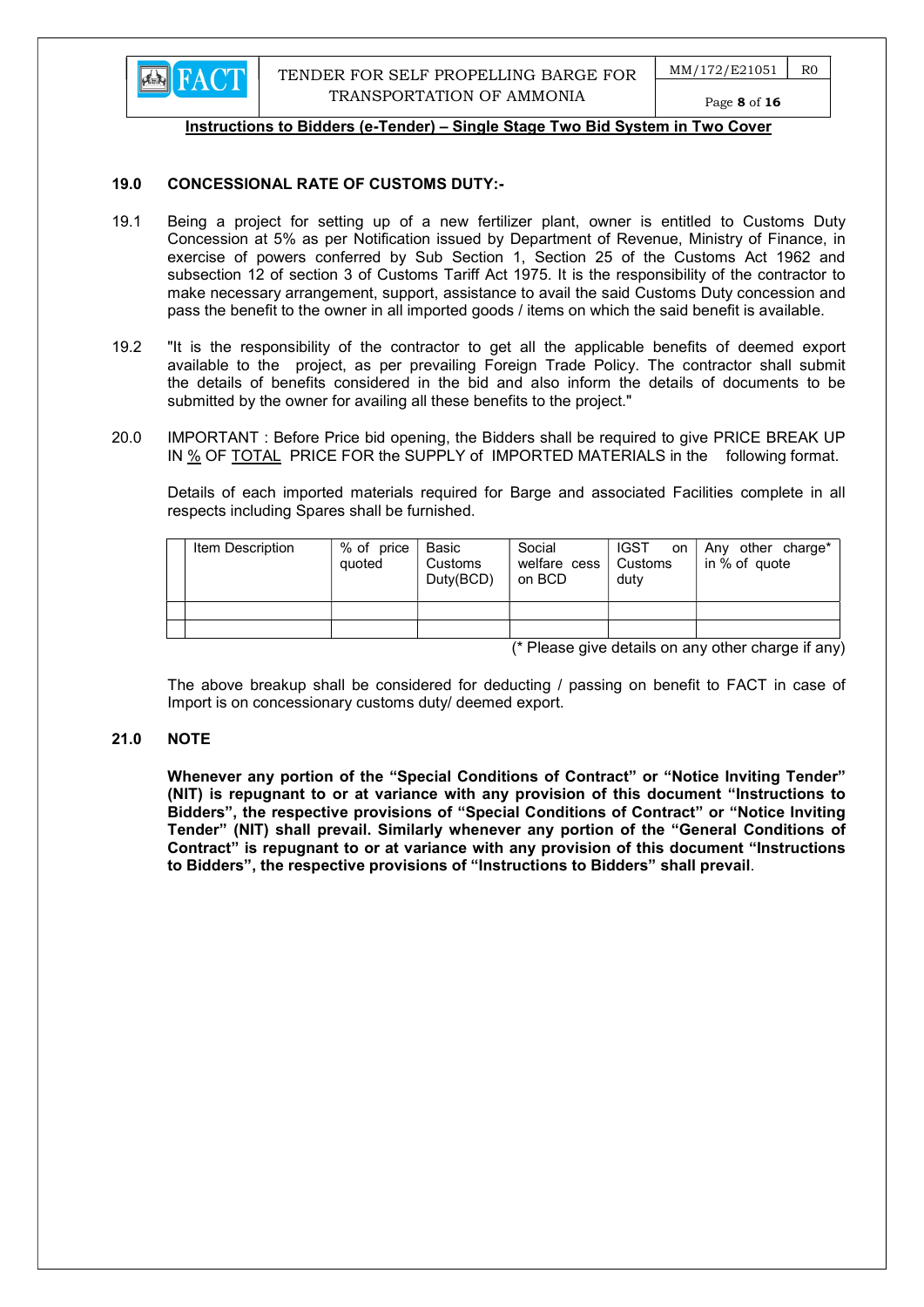

TENDER FOR SELF PROPELLING BARGE FOR TRANSPORTATION OF AMMONIA

 $MM/172/E21051$  RO Page 9 of 16

## Instructions to Bidders (e-Tender) – Single Stage Two Bid System in Two Cover PROFORMA FOR EARNEST MONEY DEPOIST

(` in INR 500/- Stamp Paper)

The Fertilisers And Chemicals Travancore Limited, Udyogamandal - 683 501 Kochi, India

THIS DEED made……… 'day of ….. by Bank (Name & Address of the branch of the bank) a Bank incorporated in ……….and having its Registered Office at ………….….(hereinafter called" The Bank" ) which expression shall include its successors and assigns).

WHEREAS…………….(Name of Contractor, Place, Registered Office, if any) (hereinafter called the TENDERER) are submitting tender for the work of ……………………………..for The Fertilisers And Chemicals, Travancore Limited, Cochin Division, Ambalamedu – 682 303 , Kochi, India (hereinafter called the OWNER) against the invitation to Tender No……………… ….Dtd. ……………..of the Fertilisers And Chemicals Travancore Limited, Kochi Division, Ambalamedu subject to the terms and conditions therein.

AND WHEREAS the said Invitation to tender provides that Tenderer shall along with the Tender furnished an Earnest Money Deposit of Indian Rupees. ………………(Rupees. ………………only) in the form therein mentioned and the form of payment of Earnest Money Deposit includes guarantee by any Nationalised Bank of India / Scheduled or Foreign Bank registered in India, undertaking full responsibilities to indemnify and pay to OWNER in India in case of default by the Tenderer. And the said TENDERER has approached us and at their request and in consideration of the promises ,we, the said BANK have agreed to give such guarantee as herein-after mentioned.

- 1. We, the BANK do hereby unconditionally undertake to pay the OWNER merely on demand and without demur all monies to the extent of Rs………………….(Rupees . … ……………………………………. only) on commission of any breach by the said TENDERER of any of the terms and conditions of the said tender or by any reason of the TENDERER'S failure to perform the said tender. The BANK hereby agrees that the decision and demand of the OWNER on the aforesaid matter and or as to the amount payable by the BANK shall be final, conclusive and binding on the BANK without further proof.
- 2. We, further undertake to pay to the OWNER any money so demanded notwithstanding any dispute or disputes raised by the TENDERER in any suit or proceeding before any Court or Tribunal relating thereto our liability under this present being absolute and unequivocal.
- 3. The payment so made by us under this guarantee shall be a valid discharge of our liability for payment there under and the TENDERER shall have no claim against us for making such payment.
- 4. This guarantee is not revocable by notice during its currency but will continue with full force until all the obligations of the TENDERER under the terms of the Tender have been met and the OWNER discharges the guarantee accordingly. This guarantee shall not be affected by any change in the constitution of the BANK or OWNER or TENDERER nor shall this guarantee be affected by any change in the constitution of the OWNER / TENDERER by absorption with any other body or corporation and this guarantee will be available to or enforceable by such body or corporation.
- 5. The OWNER may without affecting BANK'S liabilities and obligations hereunder grant time or other indulgence to or compound with the TENDERER or enter into any agreement or composition or agree to forbear or forbear to enforce any of the terms and conditions of the said tender against the TENDERER or agree to vary any of the terms and conditions of the said tender.
- 6. Notwithstanding anything contained in the foregoing our liability under this guarantee is limited to a maximum of Rs…………… (Rupees………only). Our guarantee shall remain in force to…………… ( 7 months from the due date of tender ) until-unless a claim or demand under this guarantee is made on us within six months after the expiry of the above date, all your rights under the said guarantee shall be forfeited and we shall be released and discharged from all liabilities there under.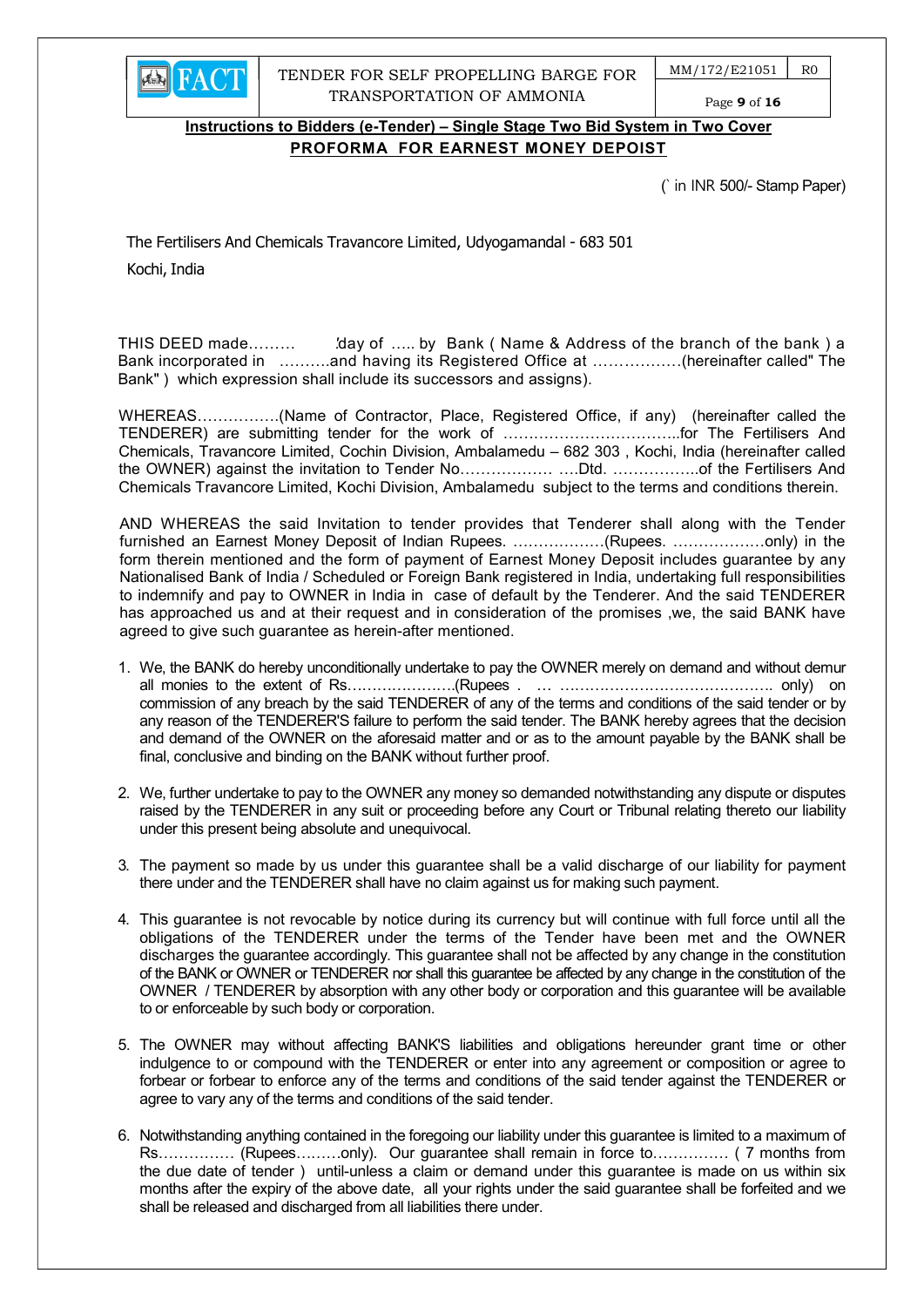

## TENDER FOR SELF PROPELLING BARGE FOR TRANSPORTATION OF AMMONIA

 $MM/172/E21051$  RO

Page 10 of 16

#### Instructions to Bidders (e-Tender) – Single Stage Two Bid System in Two Cover

- 7. We the Bank lastly undertake not to revoke this guarantee during its currency except with the previous consent of the OWNER in writing. Any notice by way of request, demand or otherwise hereunder may be sent by registered post to the BANK addressed as afore said and if sent by in registered post it shall be deemed to have been given at the time when it would be delivered in due course of post and in proving such notice when given by registered post it shall be sufficient to prove that the envelope containing the notice was sent by registered post and certificate signed by an officer of the OWNER that the envelope was so posted shall be conclusive.
- 8. Disputes/differences, if any, relating to or arising out of this Bank Guarantee, shall be settled by courts having jurisdiction over Udyogamandal in Kerala State, where the registered office of the company is situated and no other court shall have jurisdiction in the matter

We have the power to issue this guarantee in your favour and the undersigned has full power to do so

Full address of the Bank Issuing this Guarantee For (Name of Bank):

Authorised official:

Date & Bank Seal Name & Designation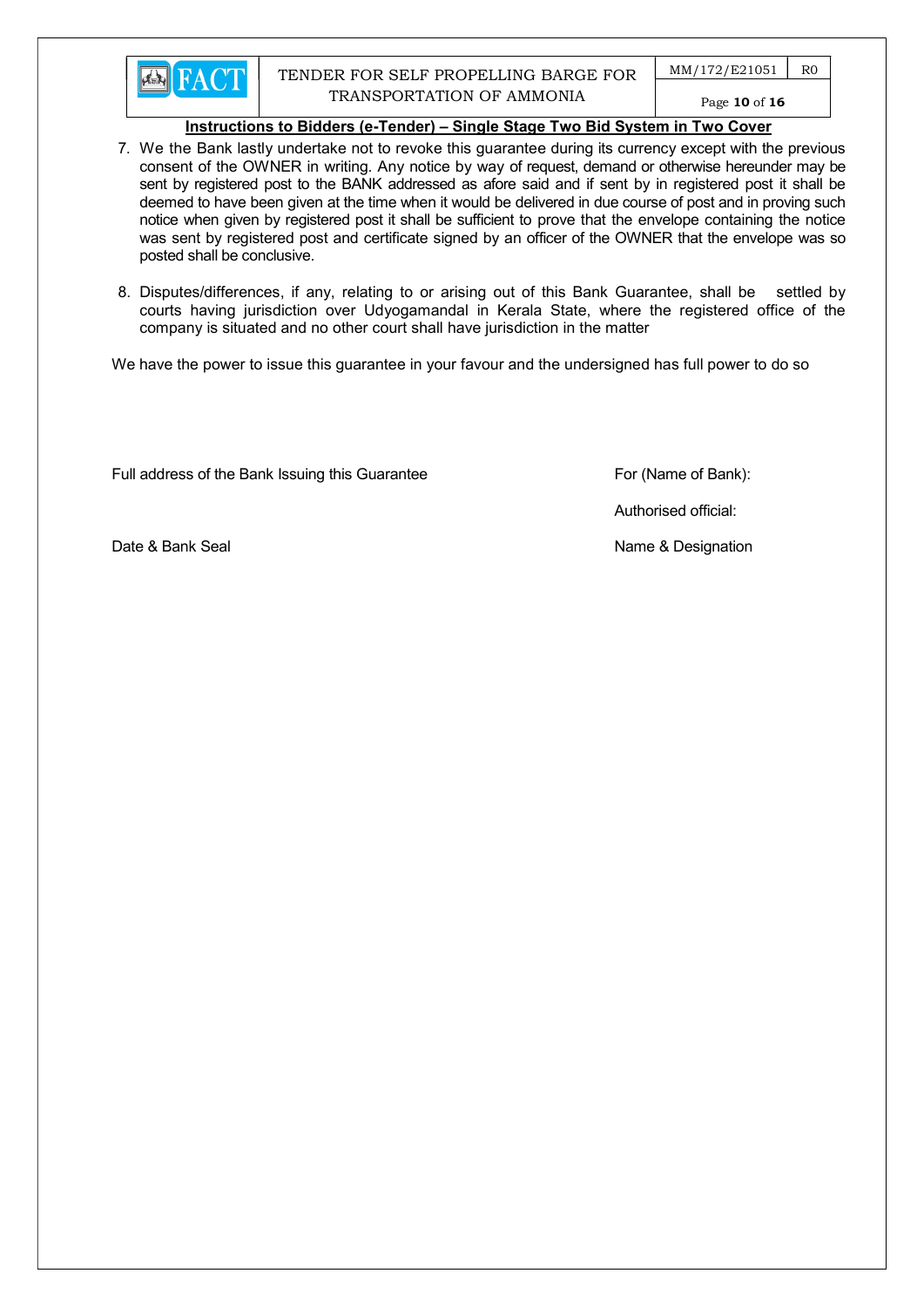

Page 11 of 16

Instructions to Bidders (e-Tender) – Single Stage Two Bid System in Two Cover

(To be given on Rs. 500/- stamp paper)

## PROFORMA OF BANK GUARANTEE IN LIEU OF SECURITY DEPOSIT

(To be obtained from a Nationalised/scheduled bank in India)

The Fertilizers And Chemicals Travancore Ltd., Udyogamandal

WHEREAS FACT (Fertilisers and Chemicals Travancore Ltd., Udyogamandal P.O., Kerala, (hereinafter referred to as the Company) has placed an Order No......................... dated ........................... with M/s .......................................................... (hereinafter called the Supplier/Contractor) for the supply/work of ...................................... and where as it is one of the conditions of the said Order that the Supplier/Contractor shall either remit a sum of `………….... (Rupees .................................................. only) or furnish a Bank Guarantee for ` ..............(Rupees................................) as security deposit for the due fulfilment of the said Order by the said Supplier/Contractor. In consideration of the Company having agreed to accept a Bank Guarantee from us towards such security deposit in lieu of the cash deposit in accordance with the terms and conditions of the above Order, we, ......................................., the Bank (hereinafter referred to the Bank) do hereby undertake to pay the Company merely on demand any sum or sums from time to time demanded by the Company up to a maximum of `................. (Rupees ........................ only) being the amount of the security deposit against any loss or damage caused to or suffered by or would be caused to or suffered by the Company by reason of any breach by the said Supplier/Contractor of any of the terms and conditions contained in the said Order. We, the said Bank, do hereby undertake to pay the amount so demanded by the Company without any demur merely on a demand from the Company stating that the amount claimed is due by way of loss or damage caused to or suffered or would be caused to or suffered by the Company by reason of breach by the said Supplier/Contractor of any of the terms and conditions contained in the said Order. Any such demand made on the Bank shall be conclusive as regards the amount due and payable by the Bank under this guarantee. We undertake to pay to the Company any money so demanded notwithstanding any dispute or disputes raised by the said Supplier/Contractor in any suit or proceeding pending before any court or Tribunal relating thereto our liability under this present being absolute and unequivocal. The payment so made by us under this guarantee shall be valid discharge of our liability for payment there under and the said Supplier/Contractor shall have no claim against us for making such payment. We, .............................................., further agree that the guarantee herein contained shall remain in full force and effect during the period that would be taken for the performance of the said Order and that it shall continue to be enforceable till all the dues of the Company under or by virtue of the said Order have been fully paid and its claim satisfied or discharged or till the Company certifies that the terms and conditions of the said Order have been fully and properly carried out by the said Supplier/Contractor and accordingly discharges this guarantee.

We, .........................................., further agree with the said Company that they shall have the fullest liberty without our consent and without affecting in any manner our obligations hereunder to vary any of the terms and conditions of the said Order or to extend time of performance by the said Supplier/Contractor or to postpone for any time and from time to time any of the powers exercisable by it against the said Supplier/Contractor and either to enforce or forebear from enforcing any of the terms and conditions governing the said Order or securities available to the Company and the said Bank shall not be released from its liability under these presents by any exercise by the Company of the liberty with reference to the matters aforesaid or by reason of time being given to the said Supplier/Contractor or any other forcebearance, act or omission on the part of the Company or any indulgence by the Company to the said Supplier/Contractor or any other matter or thing whatsoever which under the law relating to sureties, but for this provision, have the effect of so relieving us. This guarantee shall not be affected by any change in the constitution of the Bank or the Company or the said Supplier/Contractor nor shall this guarantee be affected by any change in the constitution of the Company or the said Supplier/Contractor by absorption with any other body or corporation and this guarantee shall be available to or enforceable by such body or corporation. Our guarantee shall remain in force until.................................. Unless a claim or demand is made within six months after the expiry of the above date, all the Company's rights under the guarantee shall be deemed as waived/forfeited and we shall be relieved and discharged from all liabilities there under.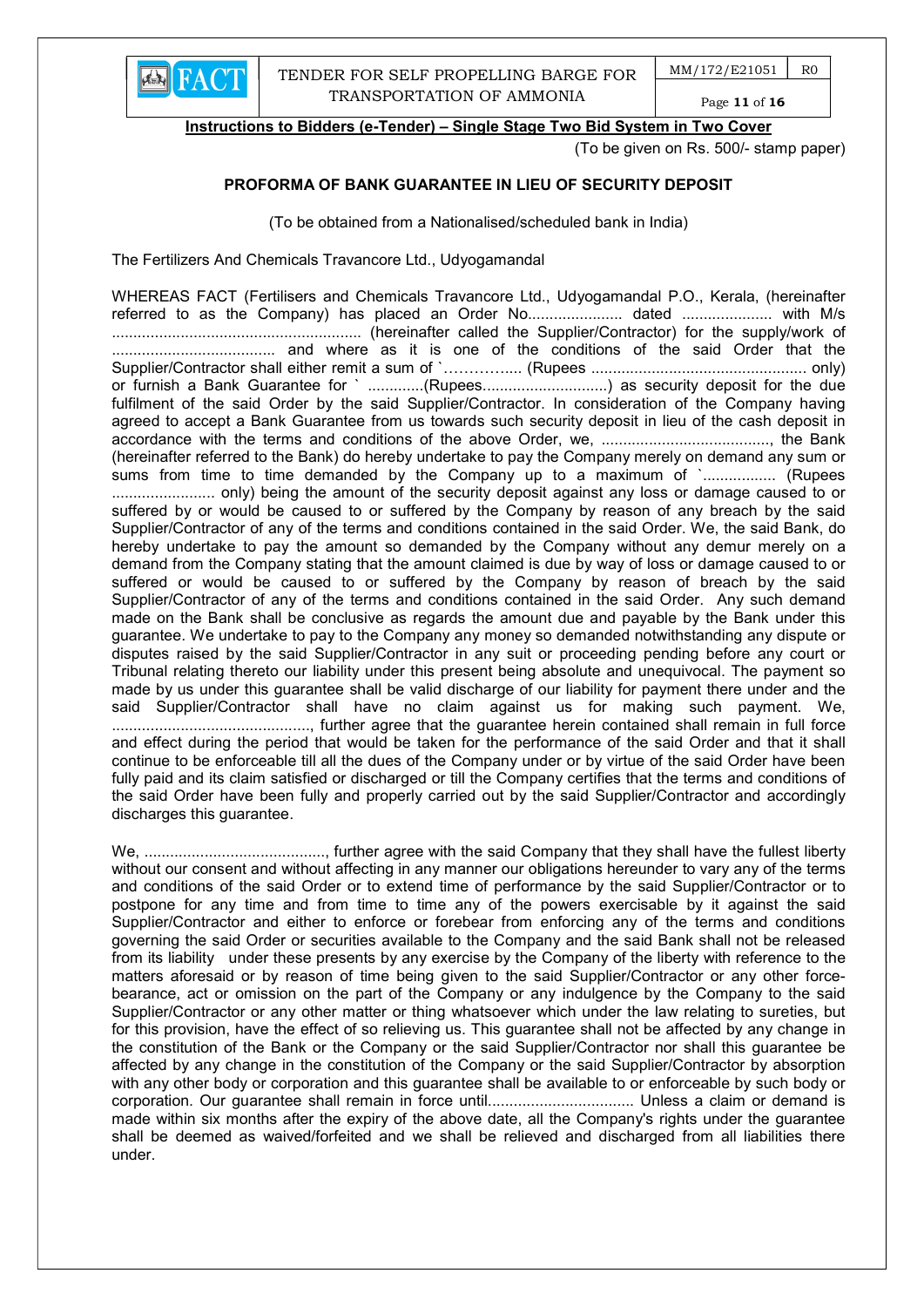

## TENDER FOR SELF PROPELLING BARGE FOR TRANSPORTATION OF AMMONIA

 $MM/172/E21051$  RO

## Page 12 of 16

## Instructions to Bidders (e-Tender) – Single Stage Two Bid System in Two Cover

Notwithstanding anything contained hereinbefore, our liability under this guarantee shall be limited to an amount not exceeding `………….......... (Rupees...……………………………………………………................ only). Any notice by way of request, demand or otherwise here under may be sent by post to the Bank addressed as aforesaid and if sent by post, it shall be deemed to have given at the time when it would be delivered in due course of post and in proving such notice when given by post, it shall be sufficient to prove that the envelope containing the notice was posted and certificate signed by an officer of the Company that the envelope was so posted, shall be conclusive. Disputes/differences, if any, relating to or arising out of this Bank Guarantee, shall be settled by courts having Jurisdiction over Udyogamandal, in Kerala State, where the registered office of the Company is situated and no other court shall have jurisdiction in the matter.

We, ..............................................., Bank lastly undertakes not to revoke this guarantee during its currency except with the previous consent of the Company in writing.

Dated this .......................... day of .......................... Two Thousand.......................

For (Name of Bank)

Authorised Official

Name:

Designation:

Place:

Full address of the Branch issuing this guarantee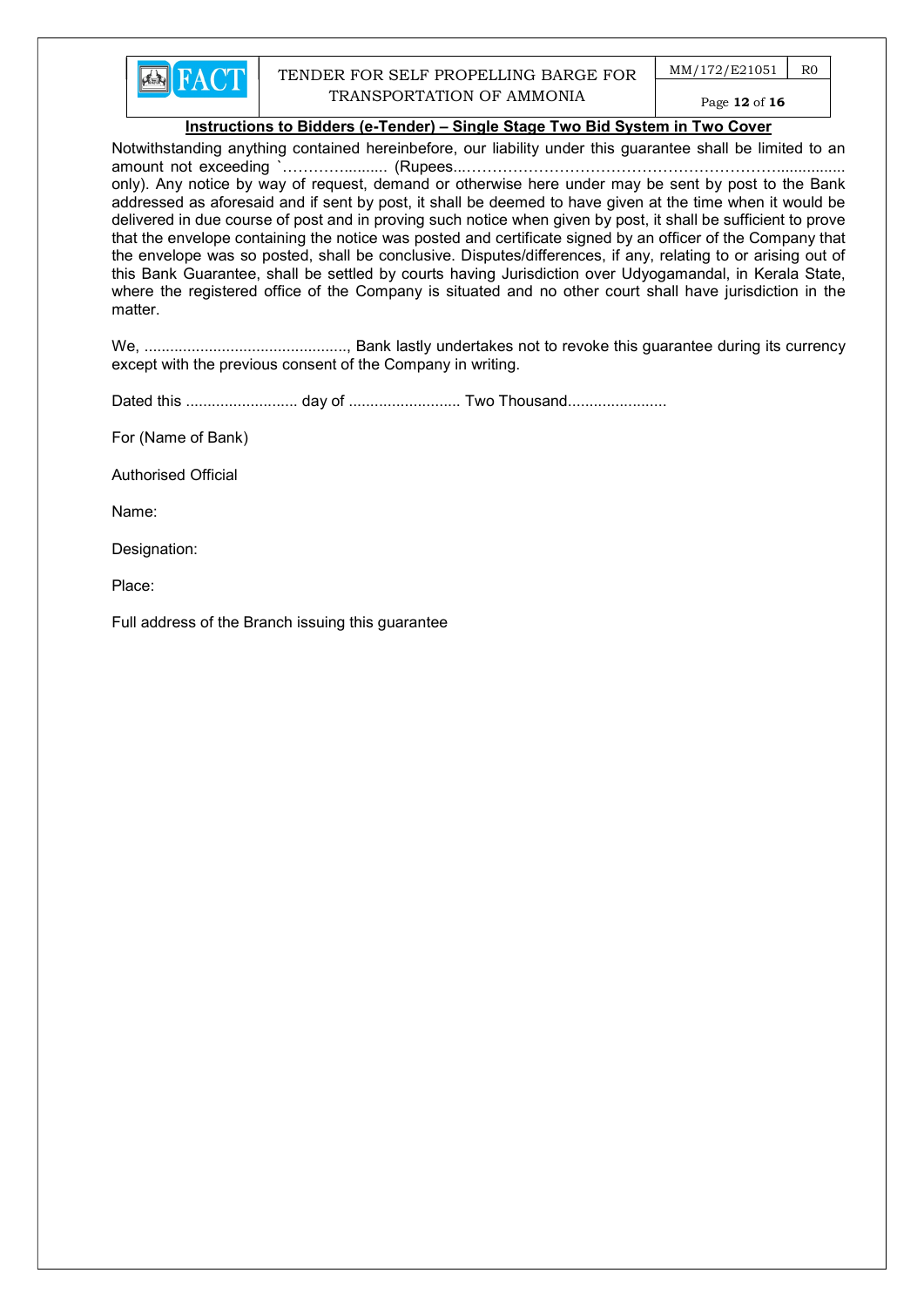

## INTEGRITY PACT

(To be executed on ₹ 500/- Non-judicial Stamp Paper)

#### Between

The Fetilizers and Chemicals Travancore Limited (FACT), a company formed and registered under the Travancore Companies Act IX to 1114 (Companies Act, 2013) and having its registered office at Eloor, Udyogamandal-683501, Kochi, Ernakulam District, Kerala, hereinafter referred to as "The Principal".

#### **And And And And** *And And*

.................................. hereinafter referred to as "The Bidder/ Contractor".

#### Preamble

The Principal intends to award, under laid down organization procedures, contract/s for .......................... The Principal values full compliance with all relevant laws and regulations, and the principles of economic use of resources, and of fairness / transparency in its relations with its Bidder(s) and or/Contractor(s).

In order to achieve these goals, the Principal will appoint an Internal External Monitor (EIM), who will monitor the tender process and execution of the contact for compliance with the principle mentioned above.

#### Section 1 - Commitments of the Principal

(1) The Principal commits itself to take all measures necessary to prevent corruption and to observe the following principles:

a) No employee of the Principal, personally or through family members, will in connection with the tender, or the execution of the contract, demand, take a promise for or accept, for self or third person, any material or immaterial benefit which the person is not legally entitled to.

b) The Principal will, during the tender process, treat all Bidder(s) with equity and reason. The Principal will in particular, before and during the tender process, provide to all Bidder(s) the same information and will not provide to any Bidder(s) confidential / additional information through which the Bidder(s) could obtain an advantage in relation to the tender process or the contract execution.

c) The Principal will exclude from the process all known prejudiced/interested persons.

(2) If the Principal obtains information on the conduct of any of its employees which is a criminal offence under the India Penal Code / Prevention of Corruption Act, or if there be a substantive suspicion in this regard, the Principal will inform the Vigilance Officer and in addition can initiate disciplinary actions.

#### Section 2 - Commitments of the Bidder(s) / Contractor(s)

(1)The Bidder(s) / Contractor(s) commits themselves to take all measures necessary to prevent corruption. He commits himself to observe the following principles during his participation in the tender process and during the contract execution.

a) The Bidder(s) / Contractor(s) will not, directly or through any other person or firm, offer, promise or give to any of the Principal's employees involved in the tender process or the execution of the contract or to any third person, any material or immaterial benefit which he/she is not legally entitled to, i n order to obtain in exchange, any advantage of any kind whatsoever during the tender process or during the execution of the contract.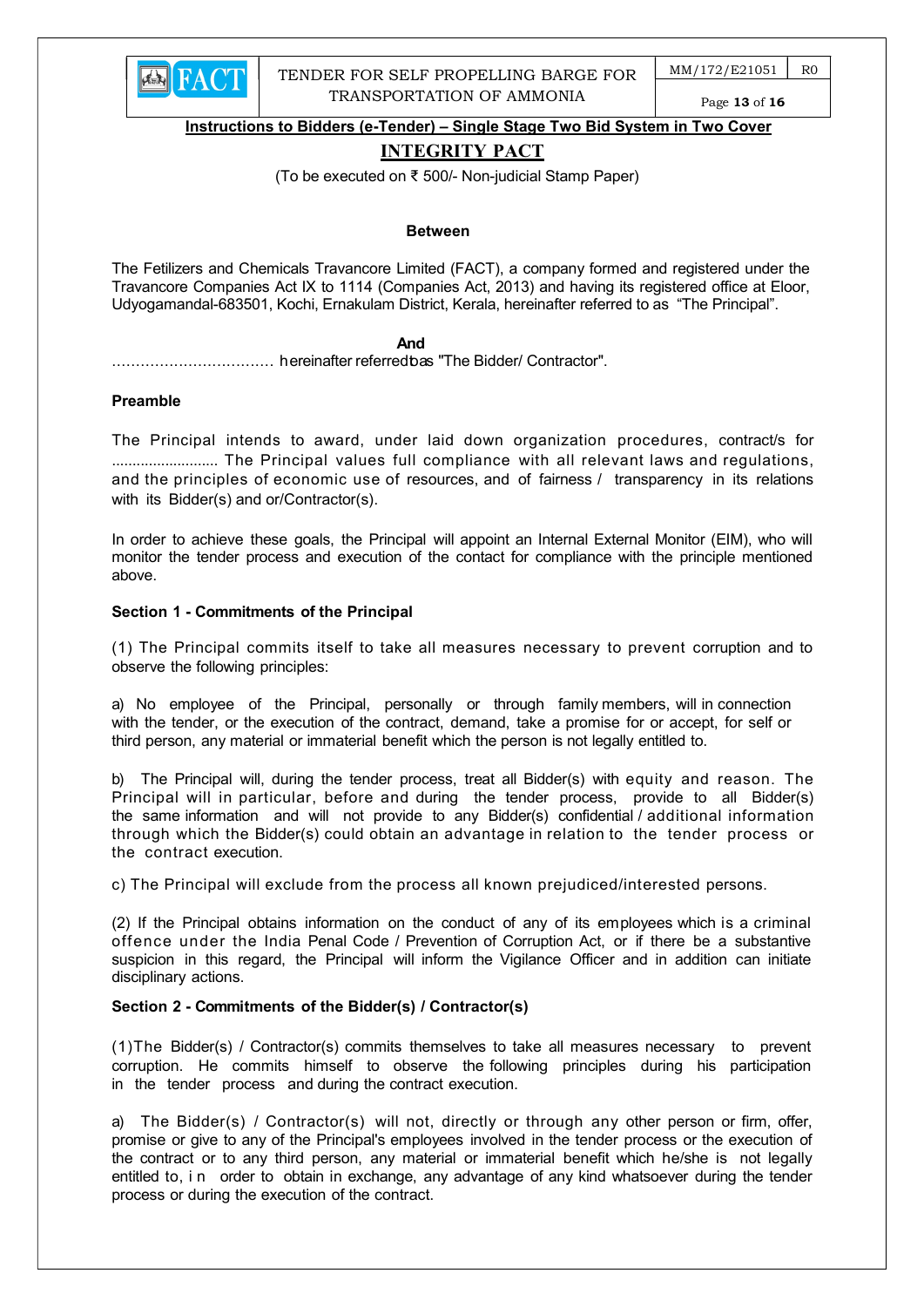# Page 14 of 16

#### Instructions to Bidders (e-Tender) – Single Stage Two Bid System in Two Cover

b) The Bidder(s) / Contractor(s) will not enter with other Bidders into any undisclosed agreement or understanding, whether formal or informal. This applies in particular to prices, specifications, certifications, subsidiary contracts, submission or non-submission of bids or any other actions to restrict competitiveness or to introduce cartelisation in the bidding process.

c) The Bidder(s) / Contractor(s) will not commit any offence under the relevant IPC/PC Act; further the Bidder(s)/Contractor(s) will not use improperly, for purposes of competition or personal gain, or pass on to others, any information or document provided by the Principal as part of the business relationship, regarding plans, technical proposals and business details, including information contained or transmitted electronically.

d) The Bidder(s) / Contractor(s) of foreign origin shall disclose the name and address of the Agents / Representatives in India, if any. Similarly, The Bidder(s) / Contractor(s) of Indian Nationality shall furnish the name and address of the foreign principals, if any. All the payments made to the India agent/representative have to be in Indian rupees only.

e) The Bidder(s) / Contractor(s) will, when presenting his bid, disclose any and all payments he has made, is committed to, or intends to make to agents, brokers or any other intermediaries in connection with the award of the contract.

(2) The Bidder(s) / Contractor(s) will not instigate third persons to commit offences outlined above or be an accessory to such offences.

#### Section 3 - Disqualification from tender process and exclusion from future contracts

If the Bidder(s)/Contractor(s), before award or during the execution of has committed a transgression through a violation of Section 2 above or in any other form such as to put his reliability or credibility in question, the Principal is entitled to disqualify the Bidder(s)/ Contractor(s) from the tender process or to terminate the contract, if already signed, for such reason.

#### Section 4 - Compensation for Damages

(1) If the Principal has disqualified the Bidder(s) from the tender process prior to the award according to Section 3, the Principal is entitled to demand and recover the damages equivalent to Earnest Money Deposit/Bid Security.

(2) If the Principal has terminated the contract according to Section 3, or if the Principal is entitled to terminate the contract according to Section 3, the Principal shall be entitled to demand and recover from the Contractor l iquidated damages of the contract value or the amount equivalent to Performance Bank Guarantee.

#### Section 5 - Previous Transgression

(1) The Bidder declares that no previous transgression occurred in the last 3 years with any other Company in India conforming to the anti-corruption approach including Public Sector Enterprise in India that could justify his exclusion from the tender process.

(2) If the Bidder makes incorrect statement on this subject, he can be disqualified from the tender process and appropriate action can be taken including termination of contract, if already awarded, for such reason.

## Section 6 - Equal treatment of all Bidders / Contractors / Subcontractors

(1)The Bidder(s)/Contractor(s) undertakes(s) to demand from all subcontractors a commitment in conformity with this Integrity Pact, and to submit it to the Principal before contract signing.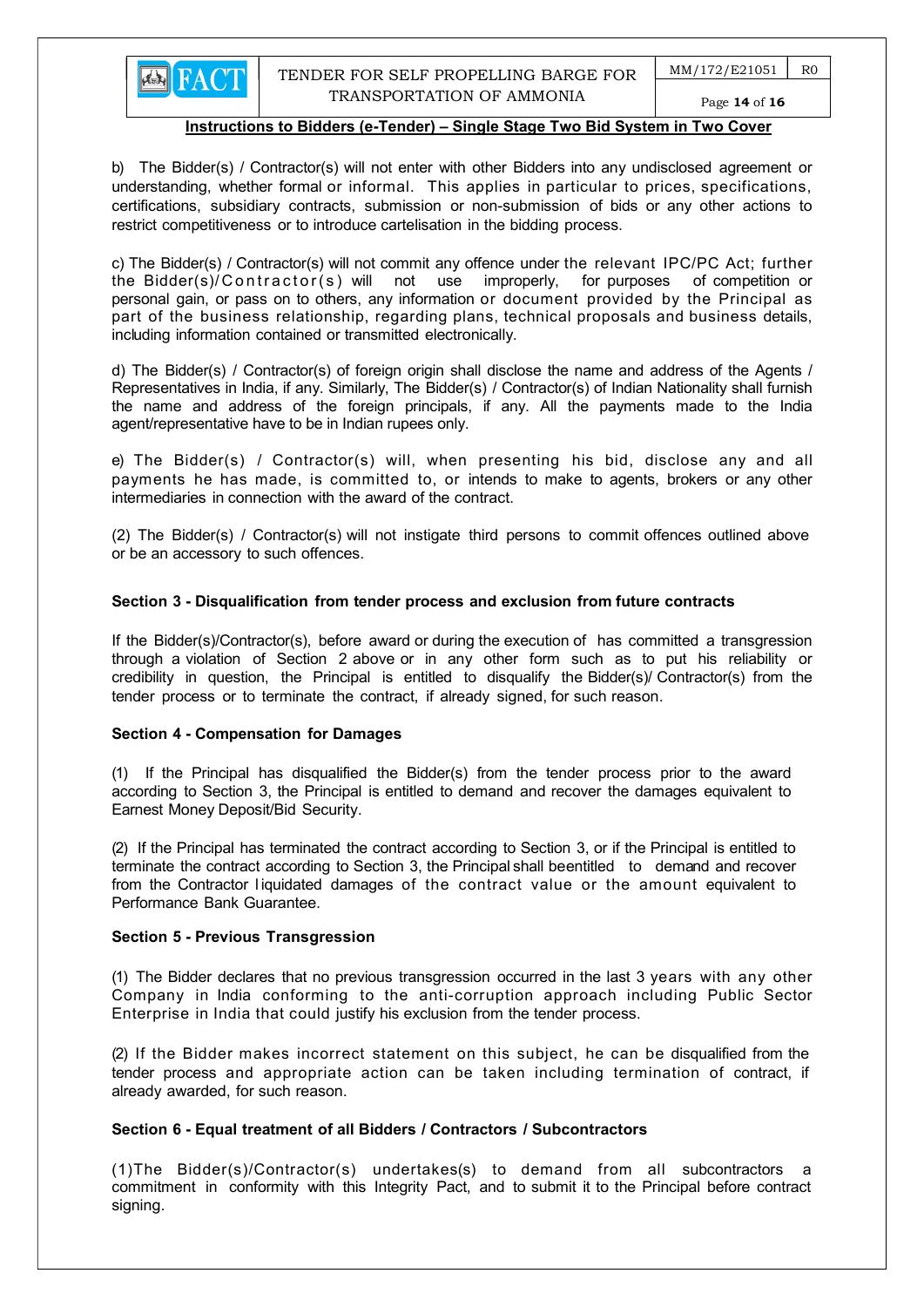(2) The Principal will enter into agreements with identical conditions as this one with all Bidders, Contractors/Suppliers and Subcontractors.

(3) The Principal will disqualify from the tender process all Bidders who do not sign this Pact or violate its provisions.

#### Section 7 – Criminal charges against violating Bidder(s) / Contractor(s) / Subcontractor(s)

If the Principal obtains knowledge of conduct of a Bidder, Contractor or Subcontractor, or of an employee or a representative or an associate of a Bidder, Contractor, or Subcontractor which constitutes corruption, or if the Principal has substantive suspicion in this regard, the Principal will inform the same to the Chief Vigilance Officer.

#### Section 8 - Independent External Monitor/Monitors

(1)T he Principal appoints competent and credible Independent External Monitor for this Pact. The task of the Monitor is to review independently and objectively, whether and to what extent the parties comply with the obligations under this agreement.

(2) The Monitor is not subject to instructions by the representatives of the parties and performs his functions neutrally and independently. It will be obligatory for him to treat the obligations and document of the Bidder(s)/Contractor(s) as confidential. He reports to the Chairperson and managing Director, FACT.

(3) The Bidder(s)/Contractor(s) accepts that the Monitor has the right to access without restriction to all Project documentation of the Principal including that provided by the Contractor. The Contractor will also grant the Monitor, upon his request and demonstration of a valid interest, unrestricted and unconditional access to this project documentation. The same is applicable to Subcontractors. The Monitor is under contractual obligation to treat the information and documents of the Bidder(s)/Contractor(s)/ Subcontractor(s) with confidentially.

(4) The Principal will provide to the Monitor sufficient information about all meetings among the parties related to the Project provided such meetings could have an impact on the contractual relations between the Principal and the Contractor. The parties offer to the Monitor the option to participate in such meetings.

(5) As soon as the Monitor notices, or believes to notice, a violation of this agreement, he will so inform the Management of the Principal and request the Management to discontinue or to take corrective action, or to take other relevant action. The Monitor can in this regard submit non-binding recommendation. Beyond this, the Monitor has no right to demand from the parties that they act in a specific manner, refrain from action or tolerate action.

(6) The Monitor will submit a written report to the Chairman and Managing Director, FACT within 8 to 10 weeks from the date of reference or intimation to him by the Principal and, should the occasion arise, submit proposals for correcting problematic situations.

 (7) Monitor shall be entitled to compensation on the same terms as being extended to / provided to Independent Director on FACT Board.

(8) If the M on it or has reported to the Chairman and Managing Director, FACT, a substantiated suspicion of an offence under relevant IPC/PC Act, and the Chairman and Managing Director, FACT has not, within reasonable time, taken visible action to proceed against such offence or reported it to the Chief Vigilance Officer, the Monitor may also transmit this information directly to the Central Vigilance Commissioner.

(9) The word 'Monitor' would include both singular and plural.